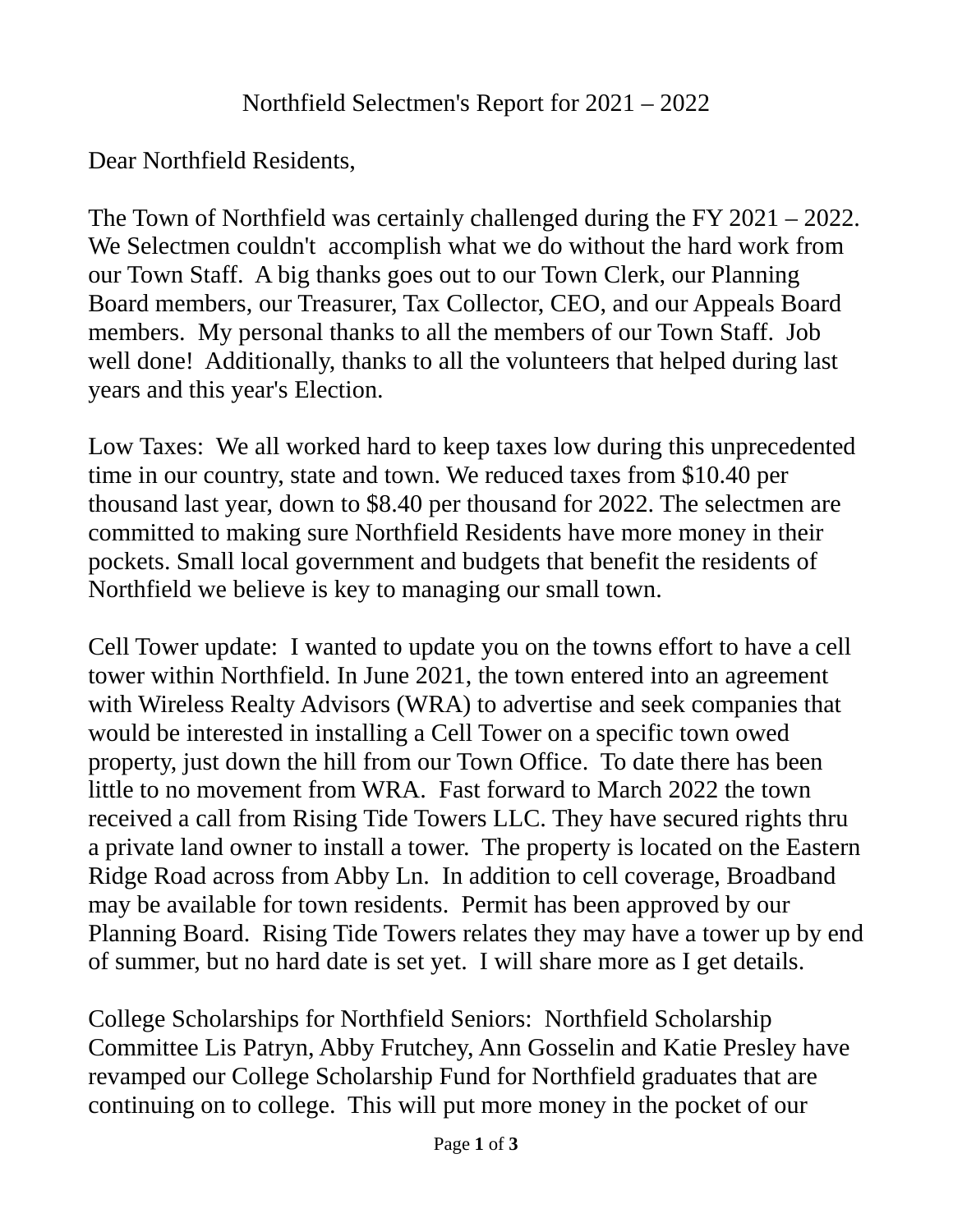graduating HS kids. For instance, instead of splitting \$1,000 between all graduating kids, under the new agreement, each graduate will receive \$1,000 a piece if going on to college. Job well done everyone!

Illegal Dumping: I wanted to let all Northfield Residents know there has been illegal dumping going on within the town. Black Cow Meadow Rd seems to be a dumping ground for people that don't want to go to Marion Station, instead they dump their trash, metal, tires, cars, etc out on Black Cow Meadow Rd. We are working with the owners of those properties to help them get them cleaned up. Additionally, our local Game Wardens and Forest Rangers have been contacted to be on the look out for illegal dumping. More to follow! I ask all residents if you see illegal dumping, please report it to a town official.

Bldg Permits: Just as a reminder, after effective date of our Northfield Shoreland Zoning Ordinance, no person shall WITHOUT first obtaining a permit, engage in any activity or use of land or structure requiring a permit in the district in which such activity or use would occur; or expand, change, or replace an existing use or structure; or renew a discontinued nonconforming use. A person which is issued a permit pursuant to this Ordinance shall have a copy of the permit on site while the work authorized by the permit is performed.

Residents input on the future of Northfield's small town: We have 152 registered voters in our town and less than 50 voted in our last two elections. Additionally, the last two Annual Town Hall Meetings, we had less than 12 participate, and that's including our Town Staff. So what can we read from this, maybe town residents are happy with what we are doing as Town Officials or they want nothing to do with Town Issues and just want to be left alone. Either one I'm OK with, but I just wanted to allow your voices to be heard.

The next Annual Town Hall meeting is scheduled for 30 June 2022 @7PM, where you can have a say and vote on your town officials and Warrants created.